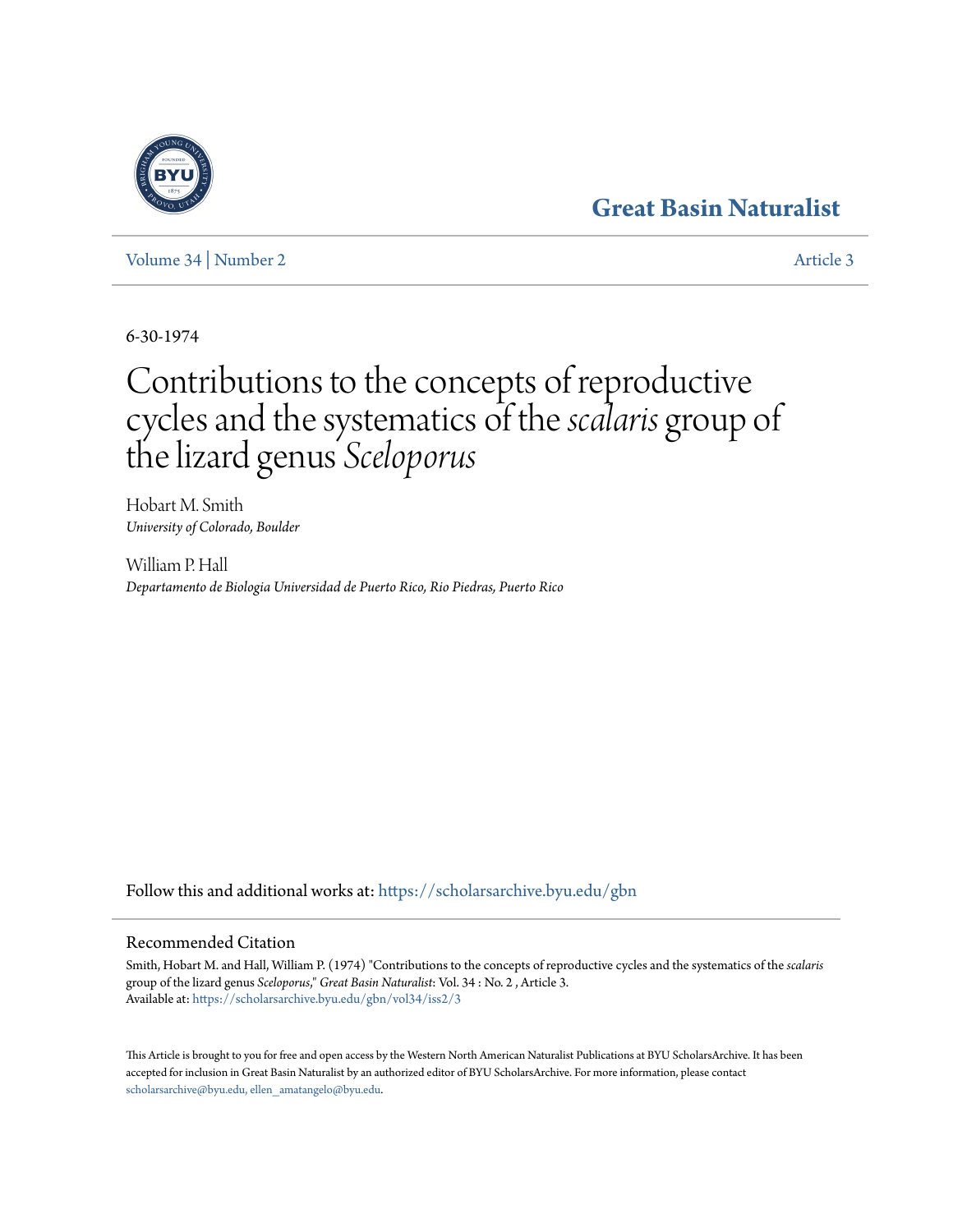#### CONTRIBUTIONS TO THE CONCEPTS OF REPRODUCTIVE CYCLES AND THE SYSTEMATICS OF THE SCALARIS GROUP OF THE LIZARD GENUS SCELOPORUS

#### Hobart M. Smith and William P. Hall<sup>1</sup>

ABSTRACT.— The concept of parity type is proposed as a criterion of relation-<br>ship among members of the *Sceloporus aeneus-scalaris* complex, with members of<br>*S. aeneus* being regarded as viviparous and those of *S. scalar* viviparous *S. goldmani* is regarded as a relative of *S. aeneus*, and *S. a. subniger*<br>is not regarded as intermediate between *S. scalaris* and *S. aeneus. T*he proposal by Davis and Smith that S. a. aeneus is oviparous and specifically distinct (as S. *aeneus) from S. a. bicanthalis* (as *S. bicanthalis) is rejected. S. aeneus is*<br>hypothesized to have a biennial reproductive cycle. *S. scalaris slevini* auctorum is segregated into two subspecies: S. s. samcolemani subsp. nov. in the Sierra Oriental (northern end), and *S. s. slevini sensu stricto* in the Sierra Occidental<br>(also northern end) of Mexico and of the adjacent United States.

The systematics and phylogenetic history of the *scalaris* group of Sceloporus has long been viewed as enigmatic, beginning with the statement of the quandary by Smith (1939: 347-348) in explanation of the allocation of the northwestern member, slevini, to the species scalaris despite some contrary evidence. However, Smith and Poglayen (1958: 13-15) allocated *slevini* to the species *aeneus* after another population exhibiting certain features of intermediacy be tween the two polytypic species *scalaris* and *aeneus* was described  $(S. a. subniger).$ 

Neither of the preceding accounts placed any overt emphasis upon parity types. Smith (1939: 332) made a passing comment that both oviparous and "ovoviviparous" species occur in the group. Evidence now available makes it certain that members of the *scalaris* complex are oviparous, and we here postulate that members of the aeneus complex are viviparous (a broader term, more certainly applicable than ovoviviparity, which has come to imply absence of placental structures, whereas "euviviparity" implies their presence; both conditions exist in viviparous reptiles and only by microscopic techniques can they be determined). Anderson (1962) has demonstrated that *slevini* is oviparous, and accordingly its allocation with the *scalaris* complex is correct.

The most critical doubt cast upon this hypothesis is the proposition by Davis and Smith (1953: 102) that S. a. aeneus is oviparous, whereas *S. a. bicanthalis* is incontrovertibly viviparous (Smith, 1939: 356, and personal data). On this basis these taxa were elevated to specific status (S. aeneus, S. bicanthalis). The data provided in Davis and Smith, however, strongly suggest that in S. a. aeneus viviparity does occur, but on <sup>a</sup> two-year cycle. Ten of 28 females collected from 25 July to 15 August "contained from 3 to 5 (average 4) large ova, the largest measuring 6 x 12 mm. ... In none . . . was there any recognizable evidence of embryonic development. . . . Many of these

<sup>&#</sup>x27;'Department of Environmental, Population, and Organismic Biology, University of Colorado,<br>Boulder, 80302; and Departamento de Biología, Universidad de Puerto Rico, Río Piedras, Puerto<br>Bico, 00931.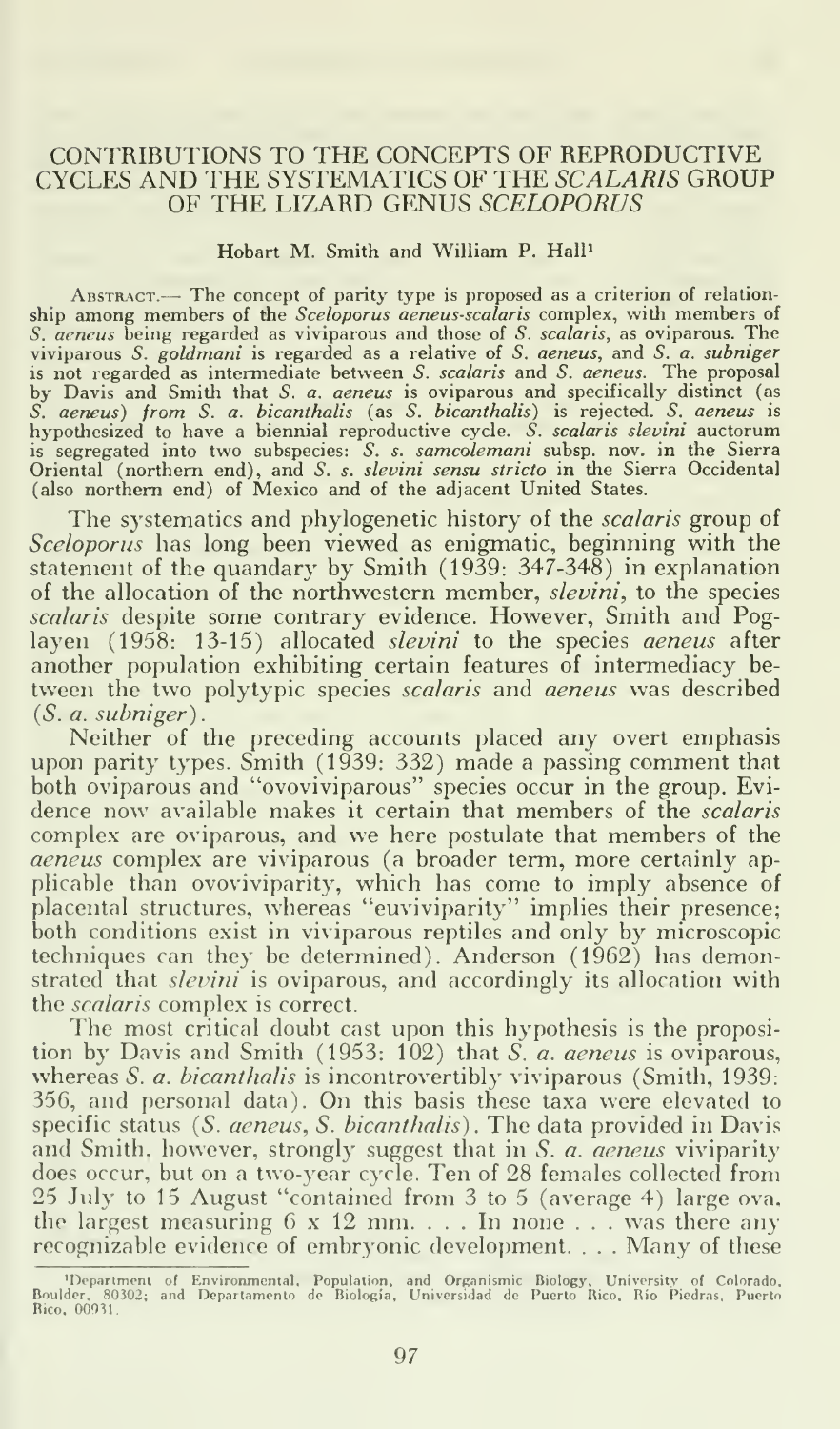specimens were taken at an elevation of 10,000 feet. . . ." Obviously these eggs could not be laid, at that elevation, and hatch before winter or survive the winter without hatching. Almost certainly they would be carried in *utero* through the winter, the embryos developing and the young being born in the spring. Indeed, further observations in Davis and Smith support this contention: "12 of the others appeared to have oviposited and in the others (6) the ova were minute, less than <sup>1</sup> mm. in diameter." The logical inference is that af ter the young are bom in spring or early summer, ova start to de velop but do not reach large size until the following year, and the embryos are not ready for birth until the spring or summer after that.<br>We are not aware of any previous record of occurrence of a bien-

nial reproductive cycle in lizards, although Fitch (1970) records the occurrence of biennial or triennial cycles (his opinion being that they are sometimes more properly interpreted as irregular cycles, their length being determined by environmental variables) in several species of northern snakes (e.g., Crotalus viridis, Vipera aspis, and V. berus). Drs. Frank N. and Frieda C. Blanchard thought (personal communication) that a biennial cycle occurs in northern Michigan populations of *Thamnophis sirtalis* (Oliver, 1955: 244), and there is considerable evidence (obtained by Dr. Althea Gerrard of the Laboratory of Comparative Reproduction of the University of Colorado, under the direction of Dr. Richard Jones) that a biennial cycle occurs in populations of Thamnophis radix occurring at the extreme periphery of the range of the species in the foothill area near Boulder, Colorado. Reproductive cycles exceeding one year in length re quire, as a rule, considerable longevity, which is not ordinarily at tributed to small lizards such as Sceloporus aeneus. Regardless of the apparent improbability of relative longevity in S. aeneus, a biennial viviparity does appear to occur in both subspecies of the species. Definitive investigation of this apparently unique phenomenon is of high priority.

It should be noted that although small size and probable short life (assumed on the basis of longevity records for related species: no records are available for members of the *scalaris* group of *Scelopo*rus) mitigate against a biennial reproductive cycle (which might not be productive enough to offset the mortality rate), the very short season of activity and the perpetual coolness have the effect of in creasing longevity. It has been amply documented that in squamatan reptiles and anurans, the members of subpolar or high-altitude populations of any species or group, subjected to cold-induced inactivity much of the year, are longer-lived and have more protracted repro ductive cycles than do their more temperate or subtropical relatives, which are active most of the year and have shorter reproductive cycles. Indeed, if other lizards with biennial reproductive cycles exist, they are almost certainly high-altitude or subpolar in distribution. Andean lizards would be particularly suspect, since the repro ductive cycles of the northern temperate lizards are well known and are consistently annual. However, *S. aeneus* and its viviparous rela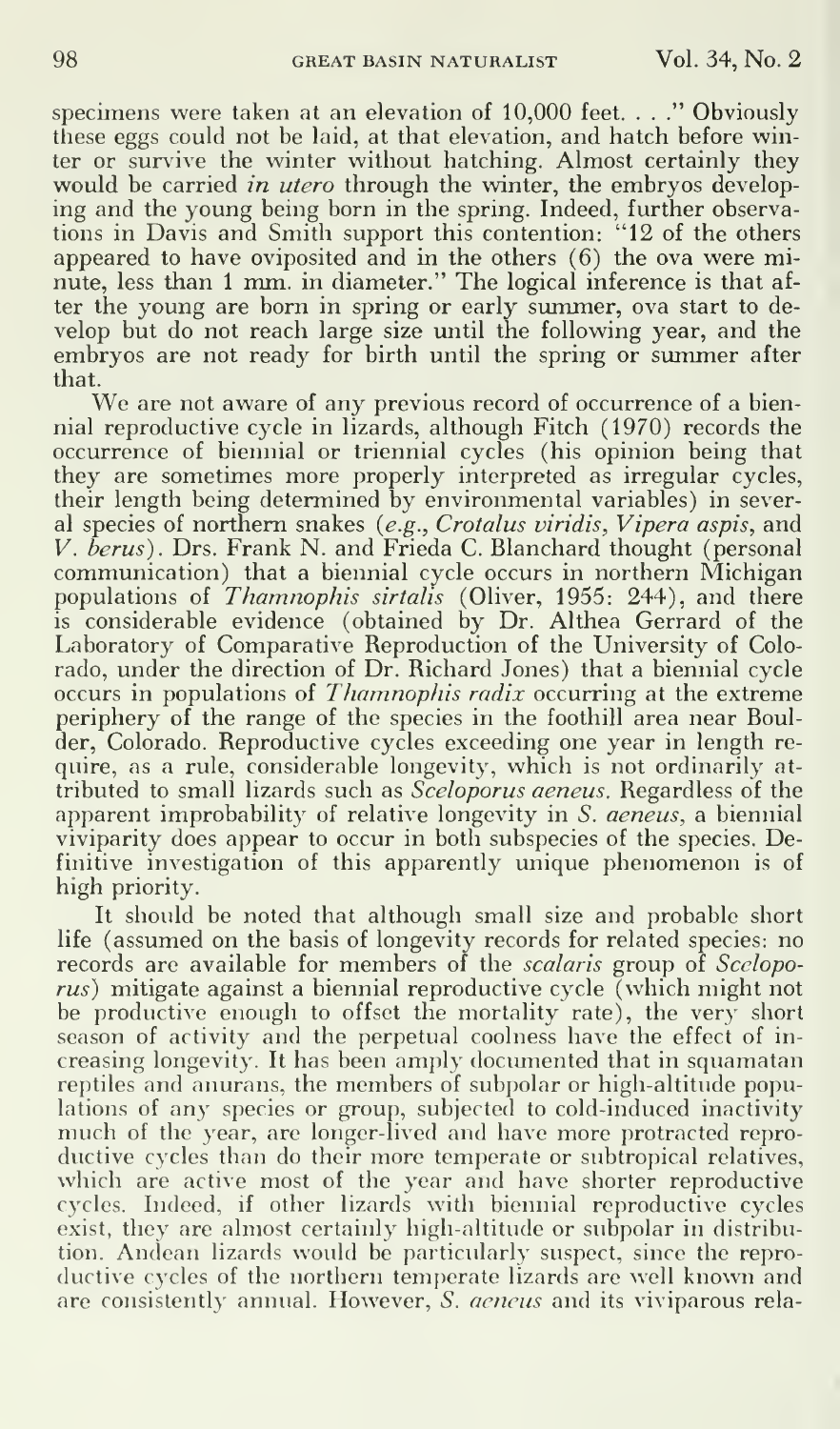tives may truly be unique in this respect: whereas most, if not all, other high-altitude lizards are conspicuously heliotherm arboreals or saxicoles, *aeneus* is secretively terrestrial and graminicolous. S. scalaris is equally terrestrial and graminicolous but occurs at lower altitudes and is less secretive. S. microlepidotus occurs at altitudes as great as *aeneus*, but it lengthens its activity period conspicuously by insolation above ground, usually on trees; and insolation on rocks would have the same effect. Thus S. microlepidotus and other highaltitude species of arboreal or saxicolous habits may, through ex treme heliophily, so protract their activity that an annual reproductive cycle may be maintained, whereas the terrestrial, seemingly much less heliophilous, S. *aeneus* has been forced to adopt a biennial reproductive cycle to survive. Even if it were known to have a lower optimum activity temperature (not yet established) than do other sympatric species, it would not thereby necessarily escape the need for a biennial cycle; Sphenodon, with the lowest optimum activity temperature of any living reptile, has a protracted reproductive cycle  $(\pm 13 \text{ months})$ , although its freedom from temperatures in the freezing range permits a more rapid development of embryos than would be possible in the strongly seasonal weather to which S. aeneus is exposed. Sphenodon in the habitat of S. aeneus would undoubtedly also require two years for completion of one reproductive cycle.

Although *subniger* was interpreted when described as occupying an ancestral position relative to the *scalaris* and *aeneus* complexes (Smith and Poglayen, 1958: 14), the clear evidence of intergradation between *subniger* and a. aeneus (and absence of such evidence for *subniger* and *scalaris*) leads to the assumption that viviparity occurs in subniger, conclusive evidence that it is not an ancestral member of the *scalaris* complex.

An important link in considerations of relationship and phylogeny in the *scalaris* group is *goldmani*, which possesses a mixture of derived and primitive characters. Its viviparity—indicated by the eny in the *scalarts* group is gola*man*, which possesses a mixture of<br>derived and primitive characters. Its viviparity—indicated by the<br>occurrence of 9 well-developed young in the uteri of the holotype and one paratype of the species (Univ. Michigan Mus. Zool. 80896 and 77266, respectively, both from Charcas, San Luis Potosi) —is critical. Obviously goldmani falls with the aeneus complex, not with the scalaris complex, and it seemingly constitutes the northernmost member of its complex. However, the species is known from only the hypodigm (Charcas, S. L. P.; Carneros, Coah.) localities and Ojo de Agua, Pablillo, Nuevo Leon (Liner and Olson, 1973: 54). One of us (Hall) has surmised that the species is a grassland inhabitant whose existence has been critically attenuated by destruction of habitat through grazing by goats. A character progression from minimal derived states in northern populations (goldmani) to maximal derived states in southern populations  $(a, aeneus)$ , through the intermediate populations of *subniger* and *bicanthalis*, supports Larsen's (1973) hypothesis of a northern origin for the group.

Sympatry of the *scalaris* and *aeneus* complexes is extensive in central parts of the Mexican plateau, although to the west the sca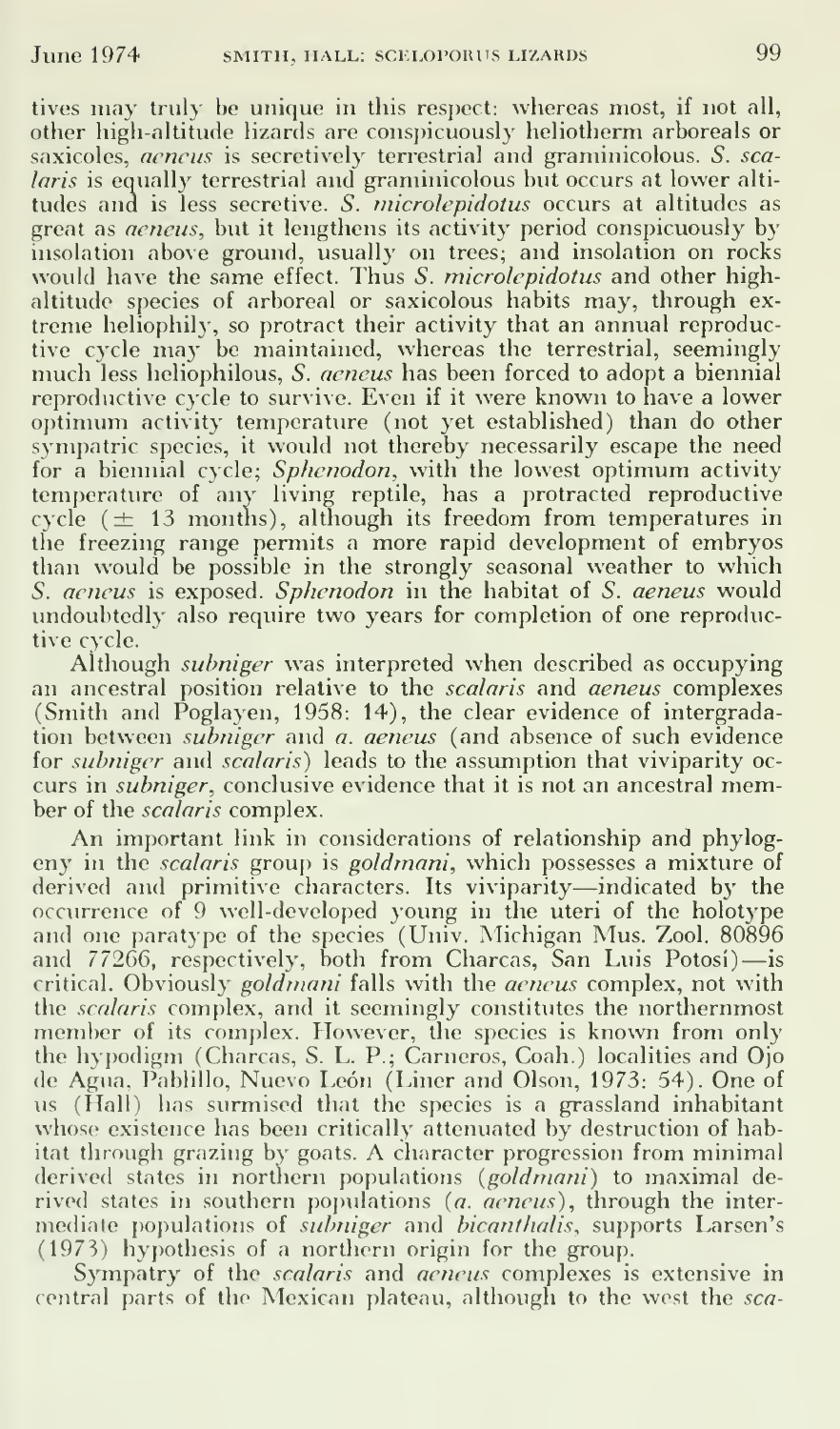laris complex occurs without the other. A puzzling area of overlap occurs in the northern part of the Sierra Oriental, where populations referred to *slevini* are reported from areas occupied also by gold $mani$ . It appears that the scalaris-complex representatives of that area are isolated from their closest relatives {scalaris slevini) in the western Sierra Occidental, Arizona, and New Mexico (Dixon and Medica, 1965: 73). Re-examination of material from the isolated northeastern populations reveals the existence of constant differences from paratopotypic scalaris slevini that justify recognition of a distinct taxon we here name:

#### Sceloporus scalaris samcolemani, subsp. nov.

HoLOTYPE.—University of Michigan Museum of Zoology (UMMZ) 124670, an adult female taken between Providencia and La Paz, Nuevo León, Mexico, by P. H. Litchfield, on 16 July 1960.

Paratypes.—Seventeen, including the Museum of Comparative Zoology (MCZ) 133167-73, 19 mi. S junction of roads to Doctor Arroyo and San Roberto, Nuevo León, 2250 m; and MCZ field nos. Y-25063 - Y-25071, 12 mi. SSE General Cepeda, 2250 m, Coahuila. All paratypes were slit the full length of the abdomen and rather distorted in preservation, but have retained their color and pattern with little change from life. *Hypoparatypes*. Seven, including<br>UMMZ 95220(7), from Galeana, Nuevo León (all extremely discolored, two juveniles <sup>23</sup> and 23.5 mm s-v), taken 12-17 July 1945, by Hellmuth Wagner.

Diagnosis.—A short-legged (tibia 76-89 percent of snout-occiput length), oviparous member of the scalaris group of Sceloporus (of Smith, 1939), with essentially parallel rows of lateral scales, and two postrostrals; unique in the combination of usually (90 percent) a single canthal, dorsals 44-50, femoral pores 14-19 (66 percent 16 or more), maximum snout-vent length <sup>51</sup> mm, gular region barred or mottled (prominently in males, variable in females), and a consistently multicolored and patterned dorsum.

DESCRIPTION OF HOLOTYPE.—Smaller dorsal head scales moderately keeled, larger ones smooth or weakly rugose; two postrostrals; four scales between nasals, two between median frontonasal and postrostrals; median and lateral frontonasals broadly in contact with each other, median narrowly separating prefrontals and contacting frontal; frontal divided, broadly contacting interparietal; two fronto parietals on each side; three enlarged supraoculars on each side, sep arated from median head scales by one row of small scales, from superciliaries by two rows (except rear supraocular, separated by one row); one large subnasal and one canthal on each side; two loreals; one preocular; one subocular; 2-3 large keeled lower postoculars, three small upper ones; two rows of lorilabials ventral to loreals, one ventral to anterior half of subnasal, two ventral to posterior half; lorilabials reduced to one row over a length of 1-2 scales between subocular and labials;  $3\frac{1}{2}$  supralabials to below middle of eye.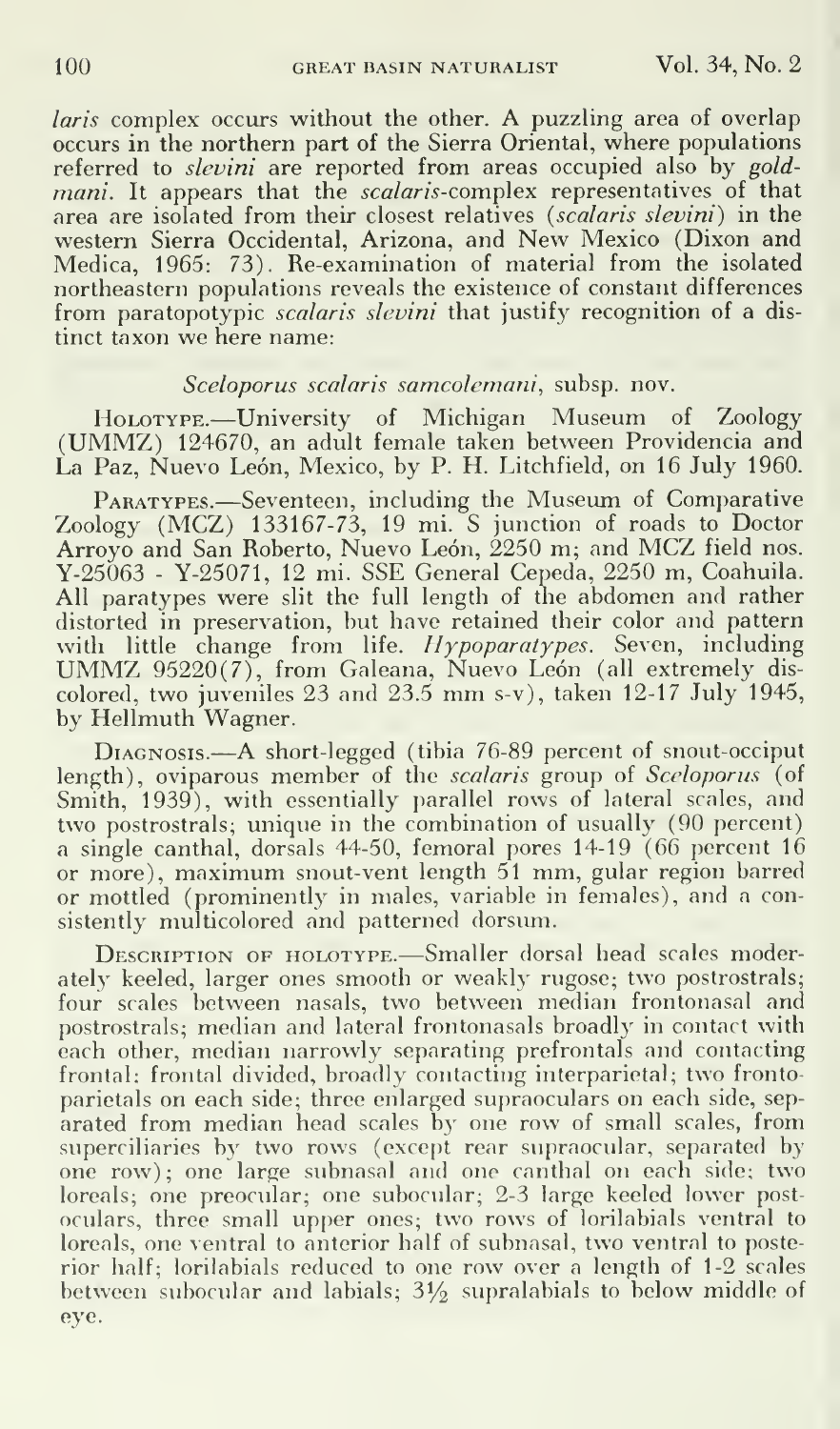

Fig. 1. Dorsal (left) and ventral (center) views of the holotype of *Sceloporus*<br>scalaris samcolemani, UMMZ 124670, 51 mm SVL. Right, ventral view of a<br>male paratype of same, MCZ Y-25066, 41 mm SVL.

Five infralabials; 3-4 pairs of chinshields, scales of anterior pair in medial contact, 2 scales between those of 2nd pair; labiomentals not reaching mental; one large medial auricular lobule; 6 scales be tween upper enlarged postocular and car opening.

Dorsal scales 47 from interparietal to base of tail; 44 ventrals from shoulder level to anus; 44 scales around middle of body; 17-17 femoral pores, the two series in medial contact; dorsal scales straight sided, with a strong medial keel, a short medial mucrone, one or no denticule/scale, no lateral mucrones. All ventral scales smooth; lamellar formula for toes 7-11-13-18-12 (7-11-14-18-13).

Snout-vent length <sup>51</sup> mm; tail <sup>62</sup> mm; snout to occiput, 10.2 mm; hind leg <sup>25</sup> mm; tibia 8.(5 mm.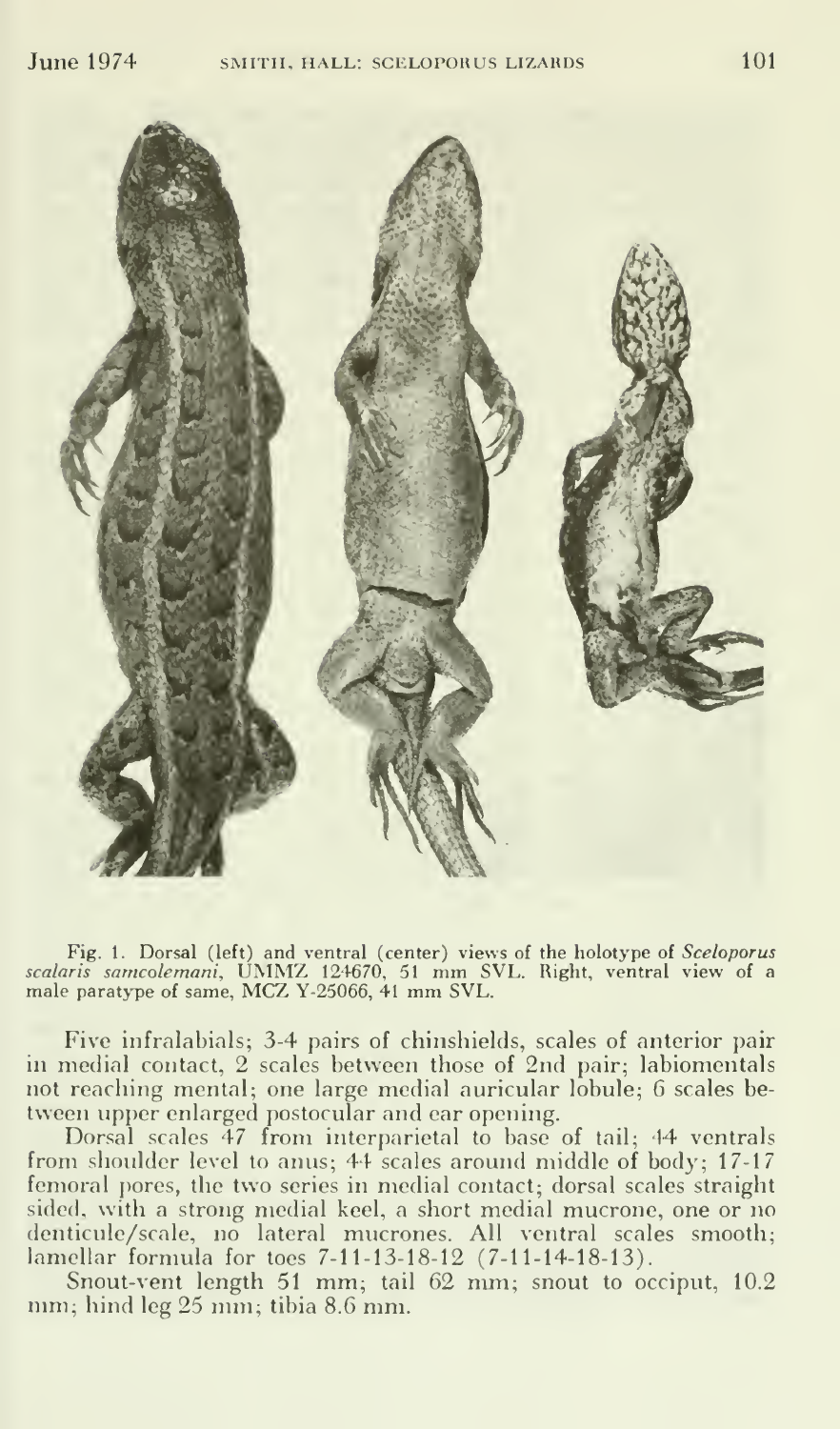Color a brownish slate gray above, browner on head; a dorsolateral light line on each side, largely on one scale row, separated by nine scale rows; ten U-shaped markings between shoulders and base of tail, dark-edged and light bordered to the rear, in each of two rows between dorsolateral light lines, separated medially by a space half as wide as markings; a row of similar marks lateral to dorsolateral light line, bordered laterally by a very faint lateral line; a row of dark dots corresponding in position to the other dark markings, lateral to lateral light line. Ventral surfaces whitish, with scattered gray pigment near chin, on chest, in preanal area and on ventral surfaces of the thigh.

Large, well-developed eggs in the uteri, with no evidence of de veloping young.

Variation.—In the entire hypodigm, the dorsals vary from <sup>44</sup> to 50 (22: 44, six; 45, three; 46, four; 47, six; 48, two; 50, one), mean 46.1; ventrals 36-49 (14: 39, one; 40, one; 42, one; 43, two; 44, five; 45, two; 48, one; 49, one), mean 43.9; scales around midbody 38-49 (17: 38, one; 39, one; 41, one; 42, three; 43, two; 44, five; 45, two; 47, one; 49, one), mean 43.3; femoral pores 14-19 (41: 14, eight; 15, six; 16, seven; 17, sixteen; 18, two; 19, two), mean 16.2. Scales between femoral pore series 0-1 (none, 11; one, 8); scales between second pair of postmentals  $1-3$  (1, four; 2, nineteen;  $(3, one)$ ; canthals  $1-2$   $(1,$  forty-three;  $2,$  five); snout-vent lengths  $23-$ <sup>51</sup> mm (23,23.5,36, 37(2), 38(2), 40(2), <sup>41</sup> (2), 42(4), 43, 44, 45, 45.5, 47(3), 49, 51); tibia/snout-occiput ratio 76-88.8, mean (22) 81.25.

The dorsal pattern in all paratypes is much like that of the holotype, but the ventral markings are more prominent in some females and are conspicuous in males. In males the sides of the abdomen are dark blue, with no darker medial border but with scattered scales and white and irregular borders of scales black. No dark streaks tra verse the blue patches. The gular region is conspicuously black-mottled or barred. Some females possess a vestige of the lateral abdominal patches, even with scattered light scales, but the color is gray rather than blue. The gular region is also weakly barred or mottled in some females.

Comparisons.—Sccloporus scalaris slevini is clearly the taxon that resembles S. s. colemani most closely—and indeed is the one with which the latter has long been united. S. s. samcolemani is markedly different, however, in having gular bars, in being consistently multicolored above, and in having dorsals 44 or more (100 percent in 22), femoral pores usually (66 percent in 41 ) 16 or more, and s-v length not exceeding 51 mm. In *S. s. slevini* no gular markings are present, the dorsal pattern is frequently unicolor, the dorsals are usually 43 or fewer (84 percent in 44), the femoral pores usually 15 or fewer (92 percent in 88), and the s-v length frequently exceeds <sup>51</sup> mm (13 in <sup>a</sup> total of <sup>44</sup> measured), reaching <sup>61</sup> mm. The complete absence of the unicolor phase in S. s. samcolemani is of course not <sup>a</sup> certainty, but that phase is so common in S. s. slevini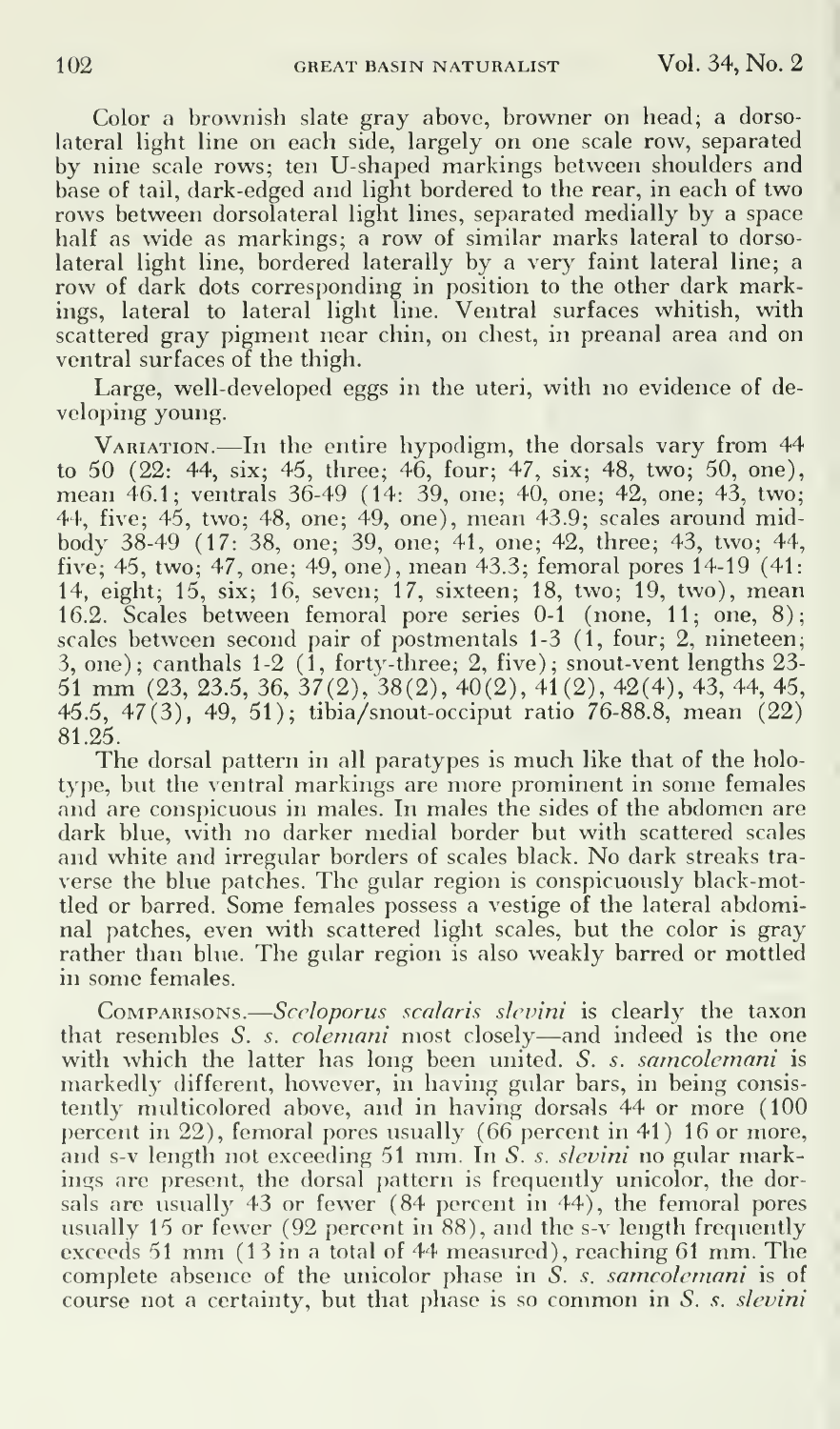and S. s. scalaris (no precise figures available) that the frequency in S. s. samcolemani is assuredly of a much lesser order, since 24 do not exhibit it.

The single canthal character-state of S. s. samcolemani is shared with *S. s. unicanthalis* as well as with *S. s. slevini*, but *S. s. unican*thalis is distinctive in usually having the scales of the second pair of postmentals in contact, whereas they are separated by one to three small scales in the other two subspecies. In addition, S. s. unicanthalis has a longer tibia and larger dorsals and reaches a larger size than either S. s. slevini or S. s. samcolemani.

REMARKS.—The southern limit of the range of S. s. samcolemani does not reach as far as 12 mi. SW Ahuacatlán, or Ciudad Maíz, both in San Luis Potosi, whence specimens typical of S. s. scalaris (UMMZ 126228, Univ. Illinois Mus. Nat. Hist. 21512, respectively) are available. These have 2-2 canthals; 44 and 35 dorsals, 16-19 and



Fig. 2. Distribution of the subspecies of Sceloporus scalaris. Localities as given in text for *S. c. samcolemani,* from the literature and museum lists for<br>others: especially Duellman (1961) for Michoacán, Dixon et al. (1972) for Querétaro, and Drake (1950) for Durango records of *S. s. scalaris*, and Grant<br>and Smith (1960: 40) for an Jalisco record of *S. s. unicanthalis.*